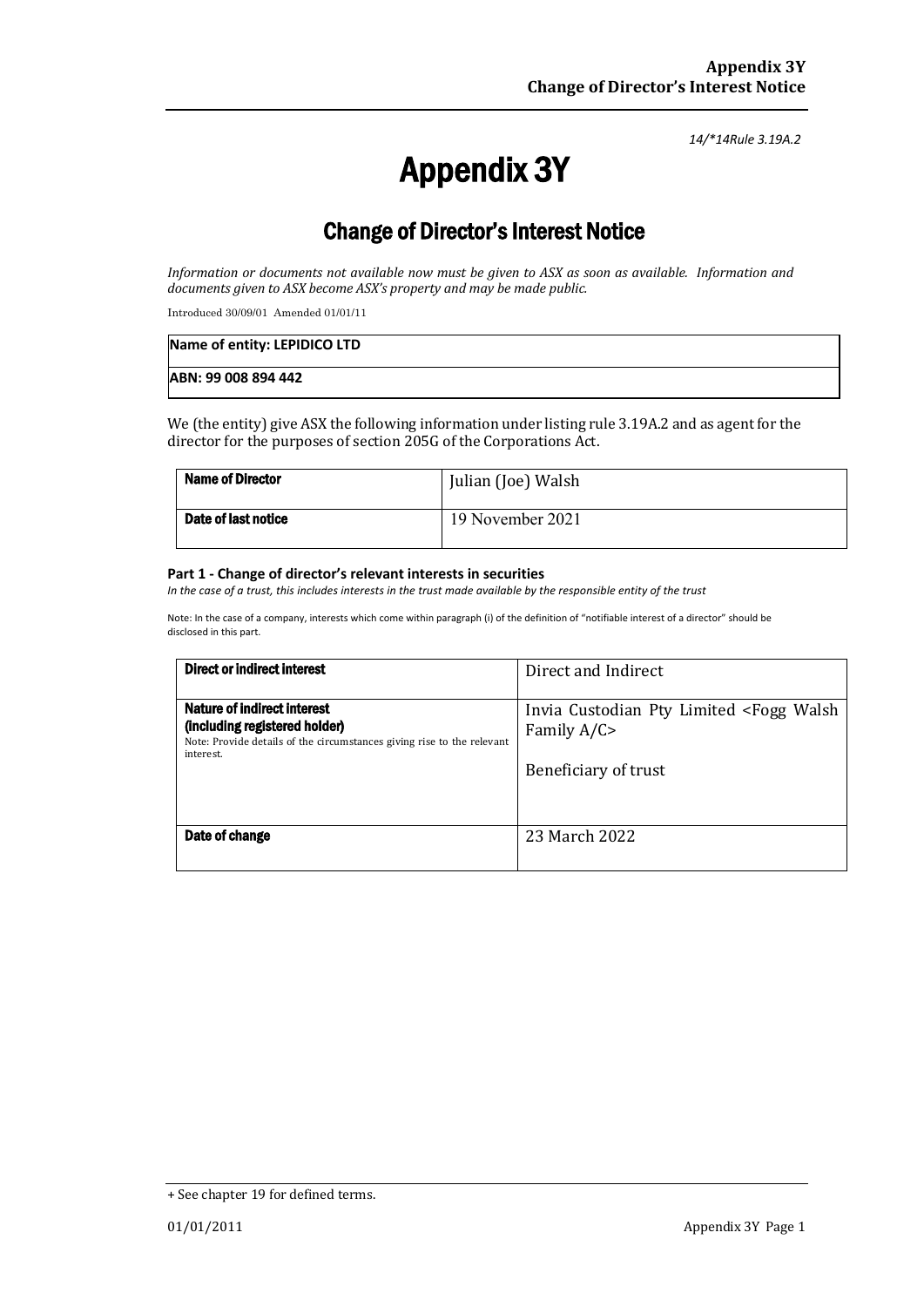| No. of securities held prior to change                                                                       | Indirect<br>17,108,572 ordinary shares<br>15,000,000 unlisted options, exercisable at<br>7.2c, expiry 18 November 2024<br>15,000,000 unlisted options, exercisable at<br>1.2, expiry 19 November 2023<br>15,000,000 unlisted options, exercisable at<br>2.5c, expiry 22 November 2022<br>360,000 listed options, exercisable at 2.0c<br>expiry 18 May 2022<br>944,286 listed options, exercisable at 2.6<br>cents per Share, expiry 18 June 2023<br><b>Direct</b><br>18,000,000 ordinary shares<br>125,000 listed options, exercisable at 5.0<br>cents per Share and expiring 5 June 2022 |
|--------------------------------------------------------------------------------------------------------------|-------------------------------------------------------------------------------------------------------------------------------------------------------------------------------------------------------------------------------------------------------------------------------------------------------------------------------------------------------------------------------------------------------------------------------------------------------------------------------------------------------------------------------------------------------------------------------------------|
| <b>Class</b>                                                                                                 | <b>Fully Paid Ordinary Shares</b><br>1)<br>2) Listed options (LPDOC), exercisable at<br>2.0c, expiry 18 May 2022                                                                                                                                                                                                                                                                                                                                                                                                                                                                          |
| <b>Number acquired</b>                                                                                       | 360,000<br>1)                                                                                                                                                                                                                                                                                                                                                                                                                                                                                                                                                                             |
| <b>Number disposed</b>                                                                                       | 2) 360,000 LPDOC exercised.                                                                                                                                                                                                                                                                                                                                                                                                                                                                                                                                                               |
| <b>Value/Consideration</b><br>Note: If consideration is non-cash, provide details and estimated<br>valuation | \$7,200 - Exercise of Options                                                                                                                                                                                                                                                                                                                                                                                                                                                                                                                                                             |

<sup>+</sup> See chapter 19 for defined terms.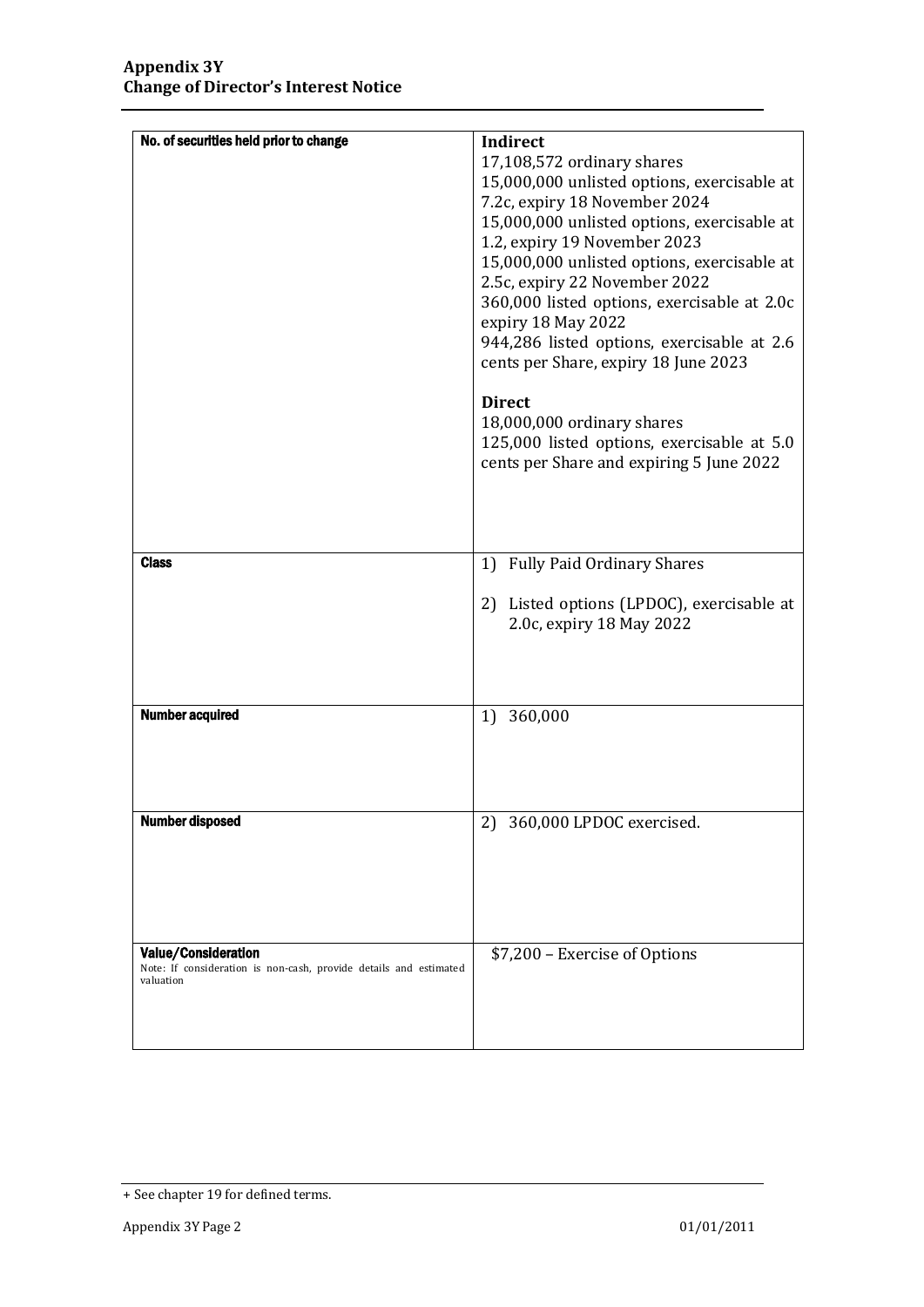| No. of securities held after change                                                                                                                                                | Indirect                                    |
|------------------------------------------------------------------------------------------------------------------------------------------------------------------------------------|---------------------------------------------|
|                                                                                                                                                                                    |                                             |
|                                                                                                                                                                                    | 17,468,572 ordinary shares                  |
|                                                                                                                                                                                    | 15,000,000 unlisted options, exercisable at |
|                                                                                                                                                                                    | 7.2c, expiry 18 November 2024               |
|                                                                                                                                                                                    | 15,000,000 unlisted options, exercisable at |
|                                                                                                                                                                                    | 1.2, expiry 19 November 2023                |
|                                                                                                                                                                                    | 15,000,000 unlisted options, exercisable at |
|                                                                                                                                                                                    | 2.5c, expiry 22 November 2022               |
|                                                                                                                                                                                    | 944,286 listed options, exercisable at 2.6  |
|                                                                                                                                                                                    | cents per Share, expiry 18 June 2023        |
|                                                                                                                                                                                    |                                             |
|                                                                                                                                                                                    | <b>Direct</b>                               |
|                                                                                                                                                                                    | 18,000,000 ordinary shares                  |
|                                                                                                                                                                                    | 125,000 listed options, exercisable at 5.0  |
|                                                                                                                                                                                    |                                             |
|                                                                                                                                                                                    | cents per Share and expiring 5 June 2022    |
|                                                                                                                                                                                    |                                             |
|                                                                                                                                                                                    |                                             |
| <b>Nature of change</b><br>Example: on-market trade, off-market trade, exercise of options, issue<br>of securities under dividend reinvestment plan, participation in buy-<br>back | <b>Exercise of Options</b>                  |
|                                                                                                                                                                                    |                                             |
|                                                                                                                                                                                    |                                             |
|                                                                                                                                                                                    |                                             |

### **Part 2 – Change of director's interests in contracts**

Note: In the case of a company, interests which come within paragraph (ii) of the definition of "notifiable interest of a director" should be disclosed in this part.

| <b>Detail of contract</b>                                                                                                                                                   | n/a |
|-----------------------------------------------------------------------------------------------------------------------------------------------------------------------------|-----|
| <b>Nature of interest</b>                                                                                                                                                   | n/a |
| Name of registered holder<br>(if issued securities)                                                                                                                         | n/a |
| Date of change                                                                                                                                                              | n/a |
| No. and class of securities to which<br>interest related prior to change<br>Note: Details are only required for a contract in relation<br>to which the interest has changed | n/a |
| Interest acquired                                                                                                                                                           | n/a |
| Interest disposed                                                                                                                                                           | n/a |
| <b>Value/Consideration</b><br>Note: If consideration is non-cash, provide details and an<br>estimated valuation                                                             | n/a |

<sup>+</sup> See chapter 19 for defined terms.